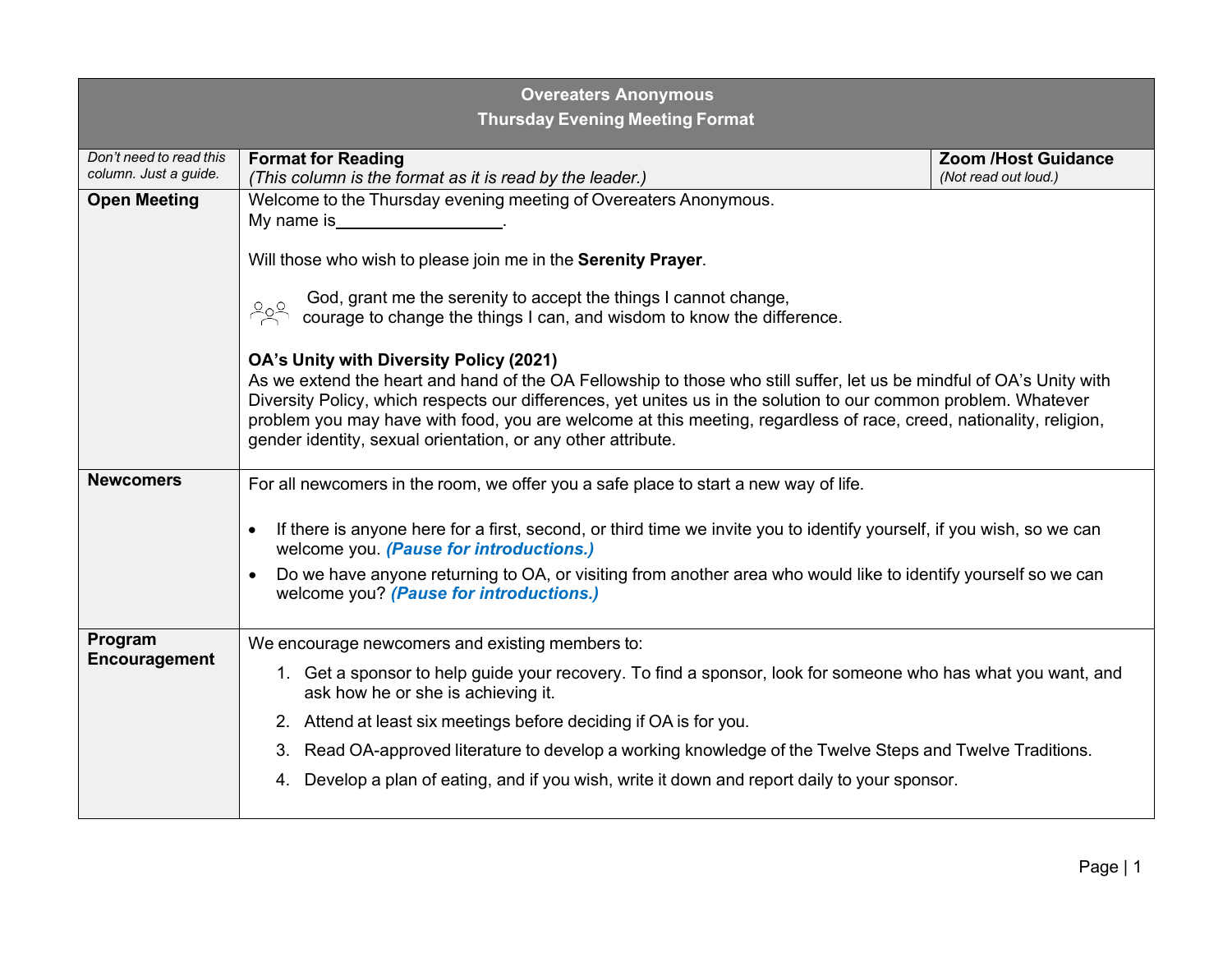| <b>Introductions</b> | Are there any other compulsive overeaters here beside myself?                                                                                                                                                                                                                                                                                                                                                                                                                                                                                                                                                                                                                                                                                                                                                    |                                                                                                                                                                                                                                                                                                      |
|----------------------|------------------------------------------------------------------------------------------------------------------------------------------------------------------------------------------------------------------------------------------------------------------------------------------------------------------------------------------------------------------------------------------------------------------------------------------------------------------------------------------------------------------------------------------------------------------------------------------------------------------------------------------------------------------------------------------------------------------------------------------------------------------------------------------------------------------|------------------------------------------------------------------------------------------------------------------------------------------------------------------------------------------------------------------------------------------------------------------------------------------------------|
|                      | In the spirit of OA unity, we take turns introducing ourselves by first name. My name is _______, and I am a<br>compulsive overeater.                                                                                                                                                                                                                                                                                                                                                                                                                                                                                                                                                                                                                                                                            |                                                                                                                                                                                                                                                                                                      |
| <b>Sponsors</b>      | Sponsors are OA members committed to abstinence and to living the 12 Steps and 12<br>Traditions to the best of their ability. Sponsors share their program with others and<br>strengthen their recovery through this service. If you are looking for a sponsor, find<br>someone who has what you want, and ask them how they do it.<br>Will all long-term sponsors please raise your hands and keep them raised for a moment?<br>(Pause.)<br>Thank you for your service.<br>Will all 12-day newcomer sponsors please raise your hand and keep them raised<br>for amoment? (Pause.)<br>Thank you for your service.<br>For those Sponsors who are currently available to sponsor, we welcome to you put your<br>name and contact in either the book being passed around in-person, or via the virtual<br>chat box. | Virtual Host: Share the<br>following OA literature links<br>via chat.<br>(TIP: Right click to "copy<br>links below".)<br>https://oa.org/group-<br>resources-<br>list/temporary-<br>sponsors-newcomers-<br>first-twelve-days/<br>https://oa.org/working-<br>$\bullet$<br>the-<br>program/sponsorship/ |
| <b>OA Preamble</b>   | Overeaters Anonymous is a Fellowship of individuals who, through shared experience, strength, and hope are<br>recovering from compulsive overeating. We welcome everyone who wants to stop eating compulsively.<br>There are no dues or fees for members; we are self-supporting through our own contributions, neither soliciting nor<br>accepting outside donations.<br>OA is not affiliated with any public or private organization, political movement, ideology, or religious doctrine; we take<br>no position on out- side issues.<br>Our primary purpose is to abstain from compulsive overeating and to carry the message of recovery through the<br>Twelve Steps of OA to those who still suffer.                                                                                                       |                                                                                                                                                                                                                                                                                                      |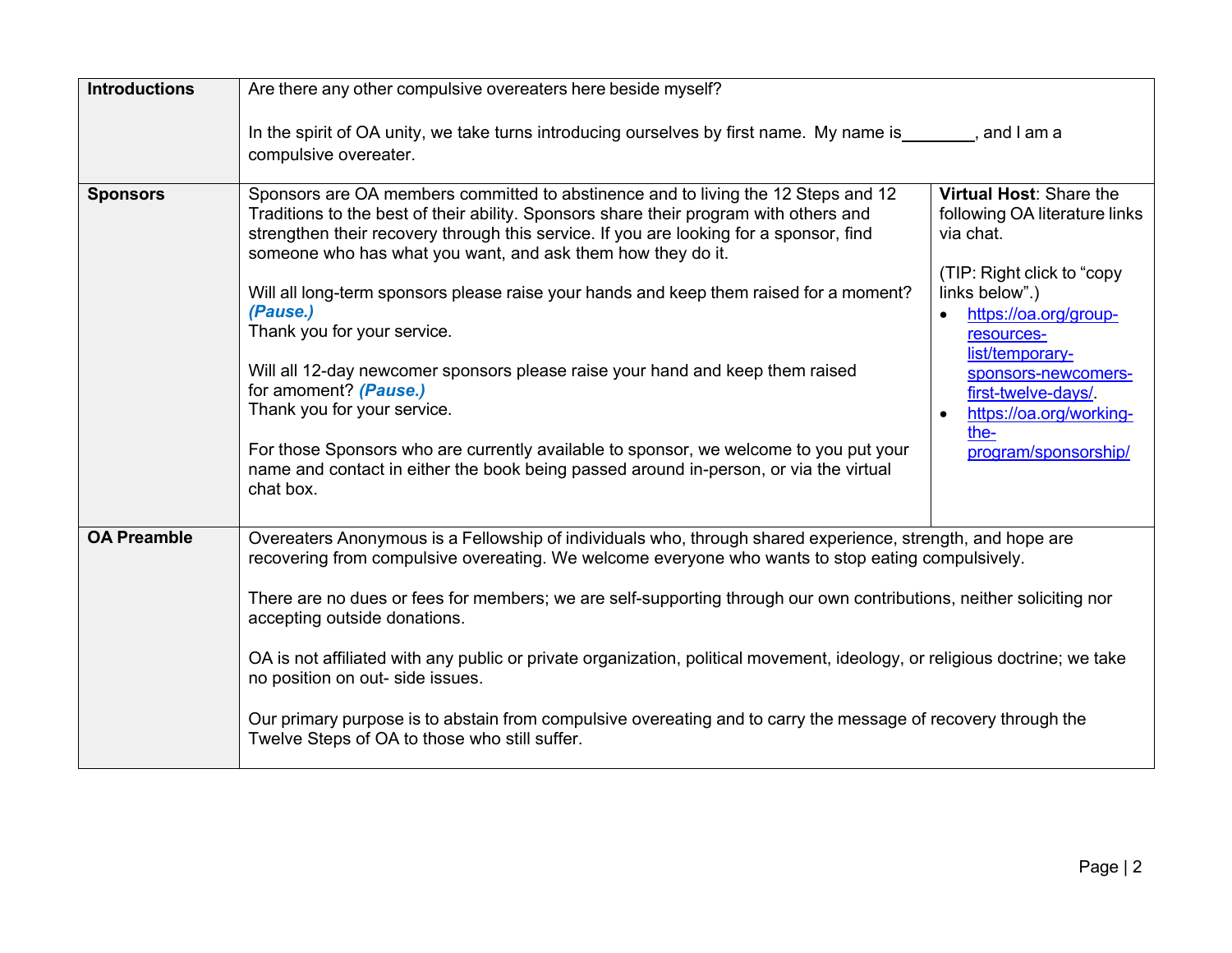| <b>Participatory</b><br><b>Readings</b>    | We read Our Invitation to You at his meeting. Who would like to read Our Invitation to<br>You, skipping the 12 steps section?<br>Who would like to read the Twelve Steps of Overeaters Anonymous?<br>Who would like to read the Twelve Traditions of Overeaters Anonymous?<br>Who would like to read the opening 1st paragraph and the Concept of the Month?                                                                                                                          | <b>Virtual Host: Share</b><br><b>ONLY links via chat. All</b><br>materials can be found at<br>blueridgeoa.wordpress.co<br>m/ meeting-formats/<br>In Person: Hands out<br>pamphlet / or print-out. |
|--------------------------------------------|---------------------------------------------------------------------------------------------------------------------------------------------------------------------------------------------------------------------------------------------------------------------------------------------------------------------------------------------------------------------------------------------------------------------------------------------------------------------------------------|---------------------------------------------------------------------------------------------------------------------------------------------------------------------------------------------------|
| <b>Abstinence &amp;</b><br><b>Recovery</b> | Abstinence is the action of refraining from compulsive eating and compulsive food<br>behaviors while working towards or maintaining a healthy body weight.<br>Spiritual, emotional, and physical Recovery is the result of living and working the<br>Overeaters Anonymous Twelve Step program on a daily basis.                                                                                                                                                                       | Virtual Host: Share via<br>the Chat box.<br>https://oa.org/news/abstine<br>nce-and-recovery-policy-<br>revised-at-wsbc-2021/                                                                      |
| <b>Tools</b>                               | Many of us have found that we cannot abstain from compulsive eating unless we use<br>some or all of OA"s nine tools of recovery.<br>The nine tools are: a plan of eating, sponsorship, meetings, telephone, writing, literature,<br>anonymity, service, and an action plan.<br>Would someone please read from the abridged tools of recovery, and share on it if you<br>choose?                                                                                                       | Virtual Host: Share via<br>the Chat box.<br>https://oa.org/working-the-<br>program/tools-of-recovery/                                                                                             |
| <b>Seventh</b><br><b>Tradition</b>         | According to our 7th Tradition, we are self-supporting through our own contributions.<br>We support our Intergroup, Region, and World Service Office with quarterly contributions<br>as well as pay our monthly rent to help carry the message to other compulsive<br>overeaters.<br>Please give as much as you feel you can to help others. A suggested donation of \$3.00<br>or more will help this group remain self-supporting.<br>Please see the chat box for further directions | Virtual Host: Share the<br>contact details for this<br>meeting via the virtual<br>chat.                                                                                                           |
| <b>Announcements</b>                       | Are there any OA-related announcements?                                                                                                                                                                                                                                                                                                                                                                                                                                               |                                                                                                                                                                                                   |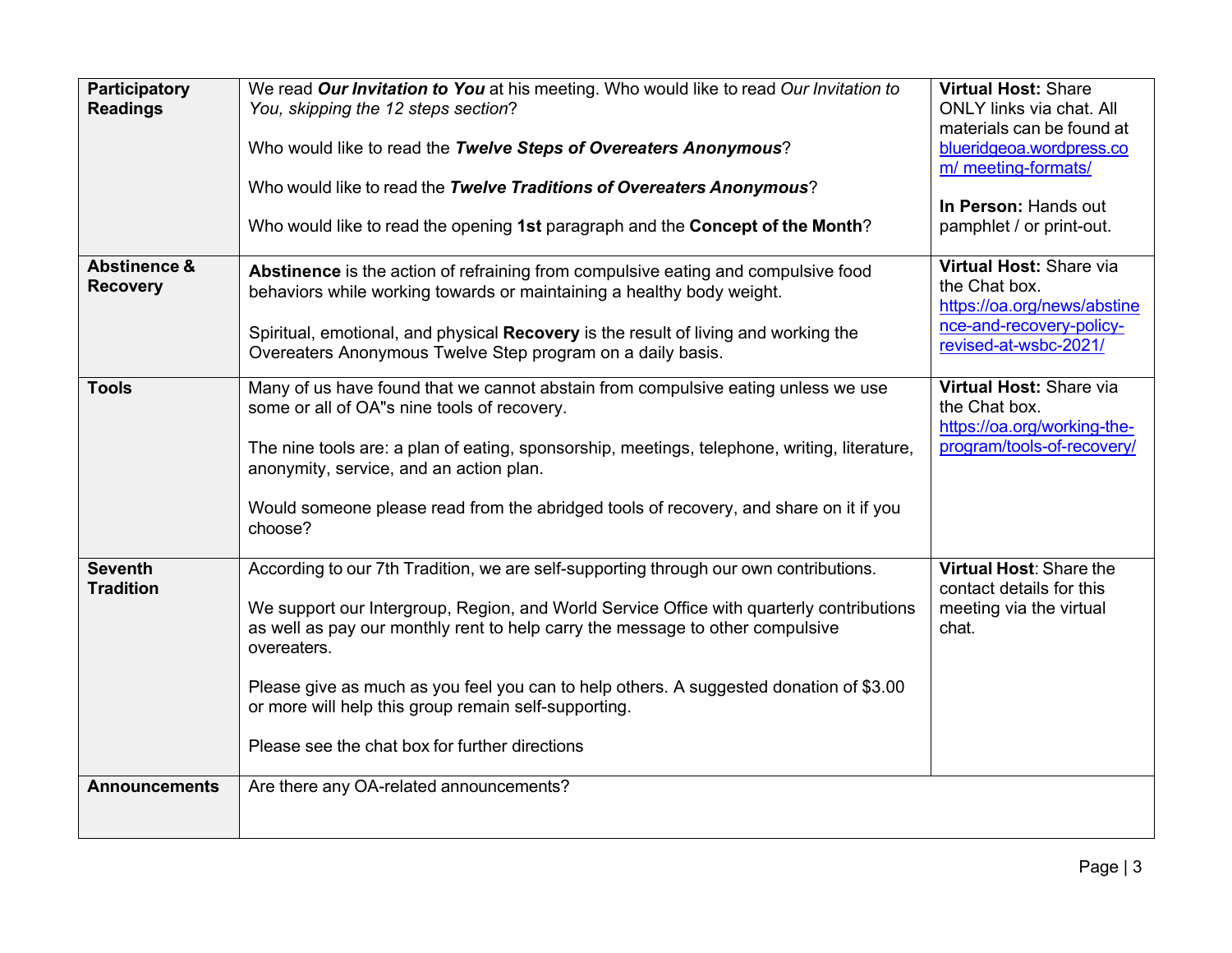| <b>Group</b>                           | Our group conscience rules are as follows:                                                                                                                                                                                                                                                                                                                                                                                                                                                                                                                                                                                                                    |                                                                                                                                                                                                                                                                                                                  |  |
|----------------------------------------|---------------------------------------------------------------------------------------------------------------------------------------------------------------------------------------------------------------------------------------------------------------------------------------------------------------------------------------------------------------------------------------------------------------------------------------------------------------------------------------------------------------------------------------------------------------------------------------------------------------------------------------------------------------|------------------------------------------------------------------------------------------------------------------------------------------------------------------------------------------------------------------------------------------------------------------------------------------------------------------|--|
| <b>Conscience</b><br><b>Guidelines</b> | Refrain from eating. Beverages are allowed.<br>$\bullet$<br>You may mention specific foods.<br>$\bullet$<br>Sharing is not limited to the topic of the evening. You are welcome to share where you are in your recovery.<br>$\bullet$<br>As you share your experience and strength in OA, please also share your hope.<br>$\bullet$                                                                                                                                                                                                                                                                                                                           |                                                                                                                                                                                                                                                                                                                  |  |
|                                        | Feedback and advice giving are discouraged here.<br>$\bullet$                                                                                                                                                                                                                                                                                                                                                                                                                                                                                                                                                                                                 |                                                                                                                                                                                                                                                                                                                  |  |
|                                        | Please take cross talk & side conversations outside the room. Cross talk during an OA meeting is giving advice to<br>others who have already shared, speaking directly to another person rather than the group, and questioning or<br>interrupting the person speaking/sharing at the time. Side conversations include both in-person and virtual chat<br>box.                                                                                                                                                                                                                                                                                                |                                                                                                                                                                                                                                                                                                                  |  |
|                                        | We ask those of you who belong to other organizations outside of OA to confine your sharing to your OA recovery.                                                                                                                                                                                                                                                                                                                                                                                                                                                                                                                                              |                                                                                                                                                                                                                                                                                                                  |  |
|                                        | We welcome all newcomers and invite you to stay after the meeting to ask any questions you may have.<br>$\bullet$                                                                                                                                                                                                                                                                                                                                                                                                                                                                                                                                             |                                                                                                                                                                                                                                                                                                                  |  |
|                                        | Our group conscience revisions are held quarterly on the 3rd Thursday of March, June, Sept., and Dec.                                                                                                                                                                                                                                                                                                                                                                                                                                                                                                                                                         |                                                                                                                                                                                                                                                                                                                  |  |
|                                        | Group conscience meeting minutes or notes are available upon request.                                                                                                                                                                                                                                                                                                                                                                                                                                                                                                                                                                                         |                                                                                                                                                                                                                                                                                                                  |  |
| <b>Service Positions</b>               | Key Holder - Holds our physical key. This person opens and sets up the room<br>$\bullet$<br>for the in-person meeting.<br>Zoom Host - The zoom host opens the virtual room, shares materials on<br>screen, and helps attendees with muting and other features.<br>Speaker Coordinator - finds a speaker for the 3rd meeting of the month or<br>may speak themselves.<br>Intergroup Rep - represents this meeting in monthly intergroup meeting. This<br>is a quarterly position.<br>Timer - holds up a sign after 3 minutes of sharing, another after 4 minutes of<br>sharing and a 1-minute sign at Positive Pitches.<br>Who will be our timer this evening? | <b>Virtual Host: Share the</b><br>following via chat $\blacklozenge$<br>If you'd like to sign up in<br>advance to provide<br>service, we offer the<br>following signup as<br>optional.<br>https://docs.google.com/sp<br>readsheets/d/1RaOXqgdP<br>yYoH eE beMLbLSAB3bv<br>KE9JNjADCQh0pb0/edit#q<br>id=690493579 |  |
| <b>Meeting</b><br><b>Structure</b>     | This meeting starts at 7:00pm and we end at 8:15pm.<br>We break at 8:05pm for Token time and 1-minute Positive Pitches.<br>We begin closing the meeting at 8:10pm.                                                                                                                                                                                                                                                                                                                                                                                                                                                                                            |                                                                                                                                                                                                                                                                                                                  |  |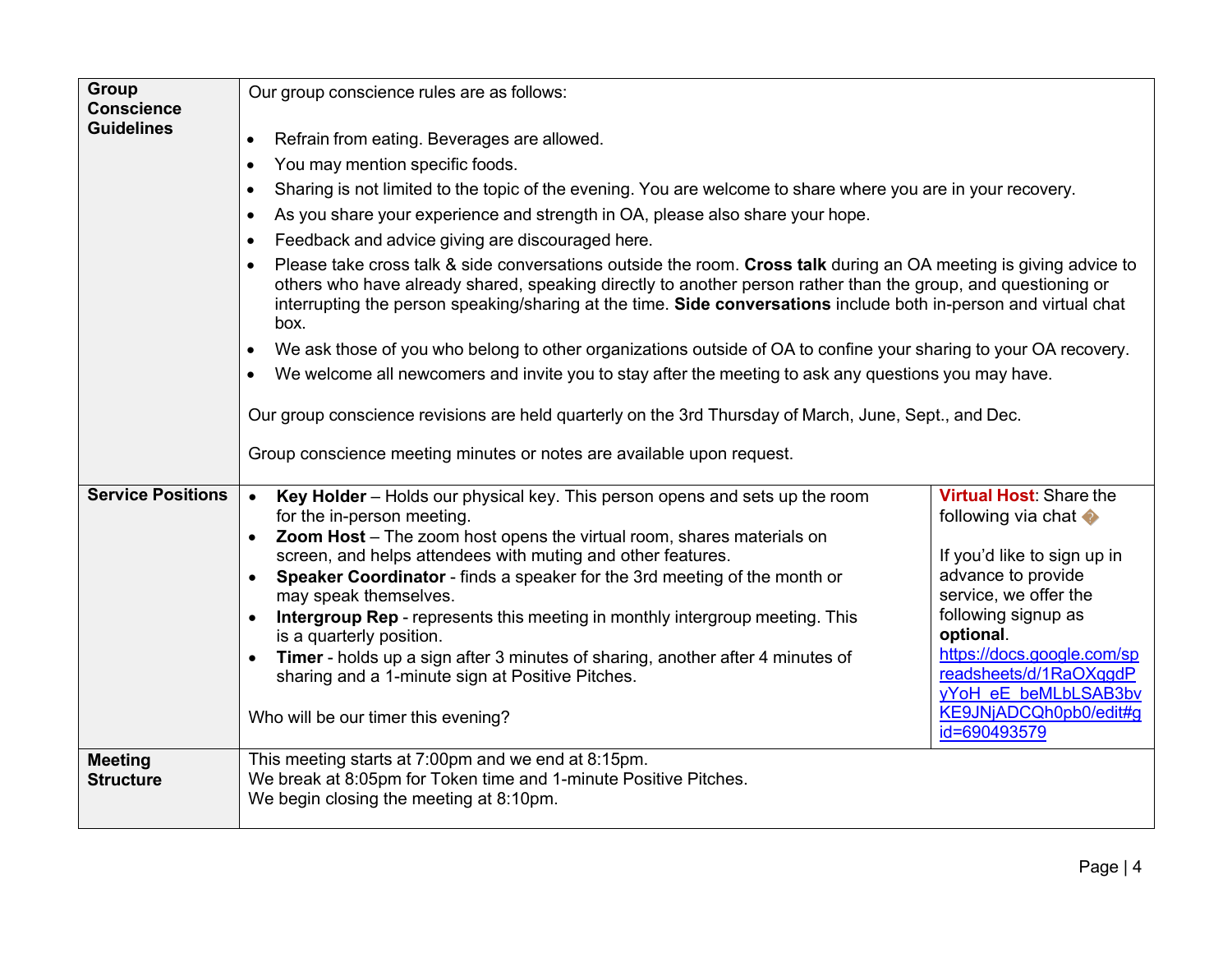| Newcomers?                        | <b>SKIP IF NO NEWCOMERS ARE PRESENT</b>                                                                                                                                                                                                                                                                                                        |  |  |
|-----------------------------------|------------------------------------------------------------------------------------------------------------------------------------------------------------------------------------------------------------------------------------------------------------------------------------------------------------------------------------------------|--|--|
|                                   | This is a newcomer meeting.                                                                                                                                                                                                                                                                                                                    |  |  |
|                                   | First Newcomer Meeting: Read Step 1 from The Twelve Steps and Twelve Traditions of Overeaters Anonymous.<br>Second consecutive (or more) Newcomer Meeting: We will read passages from For Today and/or Voices of<br>Recovery that pertain to Step 1.                                                                                           |  |  |
| <b>Meeting Options</b>            | This is week ________                                                                                                                                                                                                                                                                                                                          |  |  |
|                                   | Week 1: Step Meeting — During step meetings we study the Step of the Month, reading from the Twelve Steps and<br>Twelve Traditions of Overeaters Anonymous.                                                                                                                                                                                    |  |  |
|                                   | Week 2: Tradition Meeting — During a tradition meeting we study the Tradition of the Month, reading from the Twelve<br>Steps & Twelve Traditions of Overeaters Anonymous. Traditions are for the group what Steps are for the individual OA<br>member.                                                                                         |  |  |
|                                   | Week 3: Speaker Meeting.— We have no special requirements for Speakers. Tonight, we will be hearing from<br>who will share what it used to be like, what happened, and what it is like now. Our speaker may share for<br>approximately 30 minutes.                                                                                             |  |  |
|                                   | Week 4: Big Book Study — This is a Big Book Study. We read from the book Alcoholics Anonymous.                                                                                                                                                                                                                                                 |  |  |
|                                   | Week 5: Lifeline — We will read from Lifeline. This includes either the Lifeline Sampler or a Lifeline magazine.                                                                                                                                                                                                                               |  |  |
|                                   | Does someone know where we stopped at last month?                                                                                                                                                                                                                                                                                              |  |  |
| <b>Read &amp; Share</b><br>Format | Weeks 1, 2, & 3<br>We read for approximately to 7:45 pm, then we open share until 8:05 pm.                                                                                                                                                                                                                                                     |  |  |
|                                   | <b>Week 4 &amp; 5 Open Share Meeting</b><br>• We will read and share on the passages read until approximately 7:45 pm. You may volunteer to read and pass,<br>or you may read & share on the passage(s) that have been read.<br>• At 7:45 pm we open share. Anyone may share on whatever they need for their recovery. We share until 8:05 pm. |  |  |
| <b>Share Time</b>                 | We ask that you limit your sharing to 3-4 minutes and share only once until everyone has had a chance to speak if<br>they so desire. We are now open for sharing.                                                                                                                                                                              |  |  |